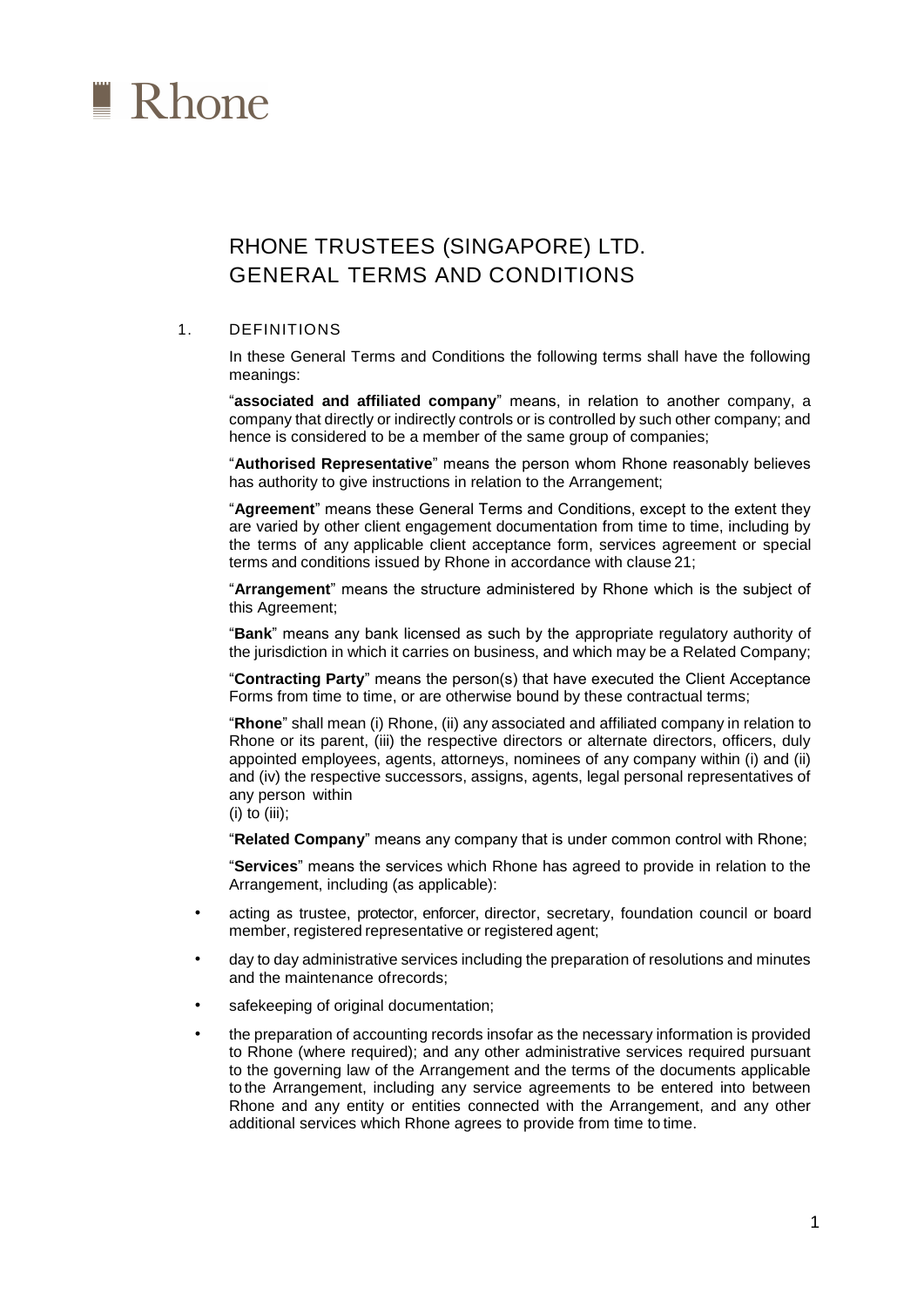## 2. INTERPRETATION

- 2.1. Clause headings and the table of contents are inserted for convenience of reference only and shall be ignored in the interpretation of this Agreement.
- 2.2. In this Agreement, unless the context otherwise requires:
- 2.2.1. references to clauses are to be construed as references to clauses of these General Terms and Conditions;
- 2.2.2. references to any document or part thereof are to be construed as references to such document or part thereof as lawfully and properly amended or supplemented from time to time;
- 2.2.3. words importing the plural shall include the singular and vice versa;
- 2.2.4. words importing the masculine gender shall include the feminine and neuter genders as the case may be;
- 2.2.5. references to any person shall be construed as references to an individual, firm, corporation, unincorporated body of persons or any State or any agency thereof;
- 2.2.6. references to any enactment shall include re-enactments, amendments and extensions thereof; and
- 2.2.7. references to the word "including" shall be construed as "including without limitation".
- 3. BASIS OF AGREEMENT
- 3.1. These General Terms and Conditions apply in all cases where Rhone provides the Services, and supersede any earlier terms and conditions issued by Rhone.
- 3.2. Notwithstanding clause 3.1, if there is a conflict between these General Terms and Conditions and the provisions of:
- 3.2.1. any constitutional documents or fiduciary service agreements to which Rhone is a party relating to any company, trust, foundation or other vehicle forming part of the Arrangement (a "Governing Document"), then the provisions of the Governing Document shall prevail; and
- 3.2.2. any special terms and conditions issued by Rhone in accordance with clause 21, then the provisions of the special terms and conditions shall prevail.
- 4. CLIENT IDENTIFICATION, VERIFICATION OF SIGNATURE(S) AND THIRD PARTIES
- 4.1. Particular means of identifying the Contracting Party may be agreed between Rhone and the Contracting Party. The Contracting Party will fully and accurately complete all verification and client identification procedures and forms required by Rhone in relation to the provision of the Services. The Contracting Party authorises Rhone to perform and obtain all such confirmations and verifications as it may at its absolute discretion deem necessary or fit.
- 4.2. Rhone shall not be liable for any damage or loss whatsoever caused as a result of mistaken or inaccurate authentication of the Contracting Party's identity, the fraudulent use of signatures or from a failure to detect forgery, except in the case of gross negligence on the part of Rhone.
- 4.3. The Contracting Party shall take all steps necessary to ensure that no unauthorised person has access to the Contracting Party's documentation, nor to the means of access provided by Rhone. The Contracting Party's agents or representatives shall be bound by the same duties and obligations as set out in this clause.
- 4.4. The Contracting Party alone shall bear the risk of any abuse, loss or damage that the Contracting Party may suffer as a result of transactions carried out or information obtained by any Authorised Representative except in the case of gross negligence on the part of Rhone.
- 4.5. Any powers granted to third parties affiliated with the Contracting Party including, in particular, powers relating to the right of disposal of assets or access to information may only be granted on the forms prescribed by Rhone, which may at its sole discretion waive or dispense with this requirement.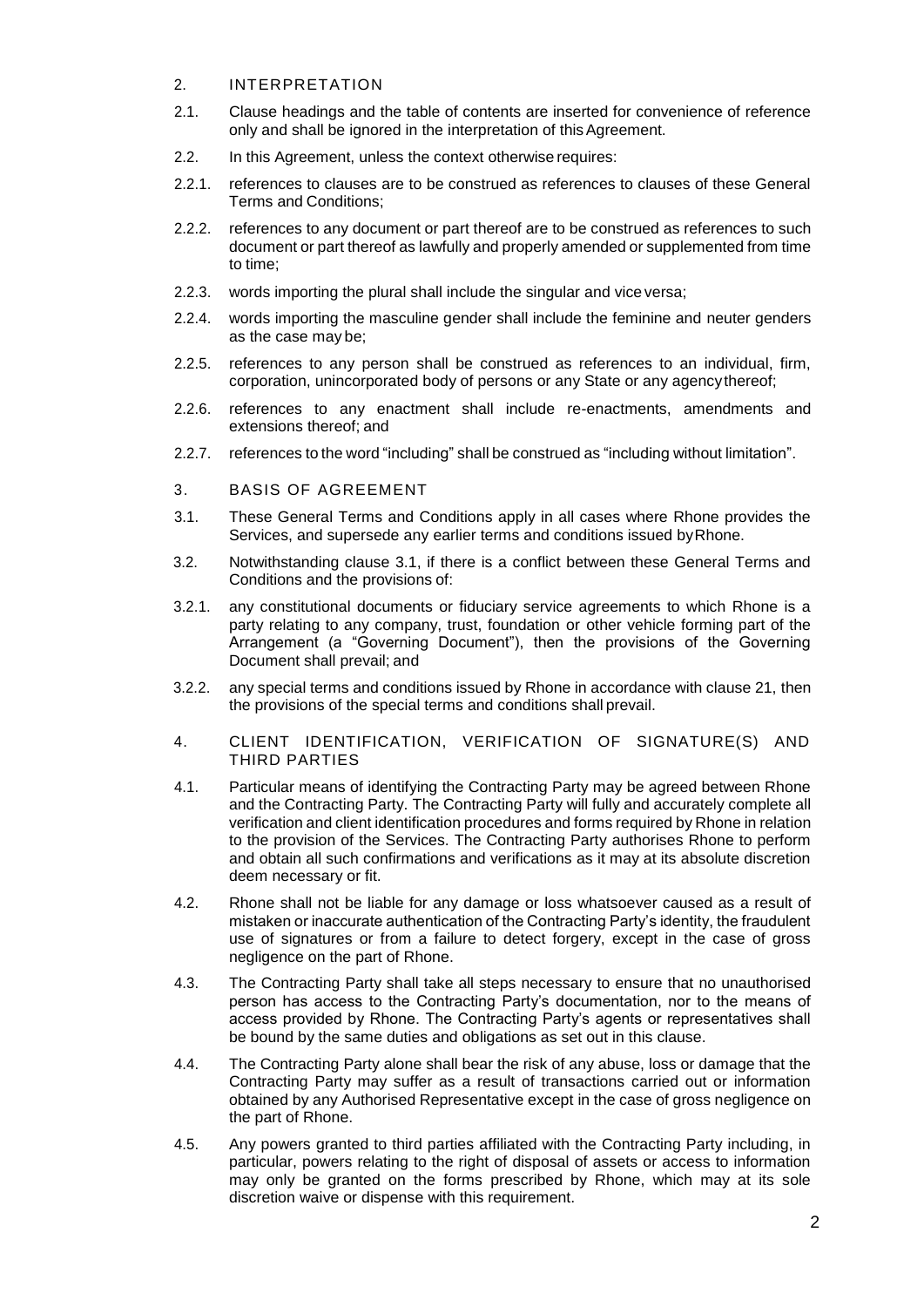## 5. PROVISION OF INFORMATION

- 5.1. The Contracting Party shall supply to Rhone all such information, documents and instructions in a timely and efficient manner as are reasonably required by Rhone to fulfill its obligations under the Agreement (including for the avoidance of doubt its obligations relating to the provision of the Services).
- 5.2. Rhone shall not be liable for any loss incurred by the Contracting Party as a result of any failure by him to provide proper authorisations, instructions, approvals, information and documents reasonably required by Rhone under clause 5.1.
- 5.3. The Contracting Party will provide to Rhone all relevant and applicable information in connection with any reporting or filing requirements relating to the Arrangement and the Contracting Party agrees to fully indemnify and hold Rhone harmless at all times from and against any and all actions, claims, taxes, penalties and expenses whatsoever and wheresoever raised, assessed or claimed by a taxing or other authority to the extent caused by the Contracting Party's failure to provide Rhone with such applicable information or by the provision of incorrect or inaccurate information.

# 6. CLAIMS BY THE CONTRACTING PARTY

All claims by the Contracting Party relating to any act or omission attributable to Rhone must be submitted to Rhone by the Contracting Party within 90 days of him becoming aware of the said act or omission. If the Contracting Party fails to notify Rhone of such claim within the prescribed timeframe, then he shall be deemed to have approved the act or omission in question. Further, if the Contracting Party has not delivered a written notice to Rhone objecting to the said act or omission within the prescribed timeframe, he shall not be entitled to bring any action, claim or proceedings against Rhone in respect thereof, except in the case of gross negligence.

# 7. COMMUNICATIONS TO AND FROM RHONE

- 7.1. The Contracting Party authorises Rhone to act upon any requests, instructions or directions given in writing ("Written Instructions") by the Contracting Party, the Authorised Representative or any other person holding an office in relation to the Arrangement (together, the "Authorised Individuals") without being obliged to verify the authenticity of the Written Instruction.
- 7.2. Rhone shall be entitled to treat as valid the authority of an Authorised Individual unless and until it receives written notice of the revocation of that Authorised Individual's authority. The revocation of an Authorised Individual's authority must be in writing.
- 7.3. If the Contracting Party has authorised Rhone to act upon oral instructions, the Contracting Party authorises Rhone to immediately execute all the oral instructions issued by the Contracting Party or his Authorised Representative whether or not such instructions are confirmed in writing. Where there is any doubt regarding the identity or authority of the person giving an oral instruction, Rhone has the right not to execute that oral instruction.
- 7.4. The Contracting Party agrees to indemnify and hold harmless Rhone from all consequences and responsibility as a result of Rhone acting on an oral instruction or Rhone's refusal to act on an oral instruction. The Contracting Party accepts all risks that might occur as a result of the execution by Rhone of written or oral instructions, especially those related to error regarding the identity or authority of the person giving the instructions, errors in transmission or understanding and relieves Rhone from all responsibility in this regard.
- 7.5. Where Rhone receives (i) instructions or directions from any one Authorised Individual and subsequent conflicting instructions or directions from another Authorised Individual or (ii) simultaneous conflicting instructions or directions from two or more Authorised Individuals, Rhone shall be free to refuse to act upon any such instructions or directions until Rhone receives unequivocal instructions or directions signed by all of the Authorised Individuals with the requisite authority.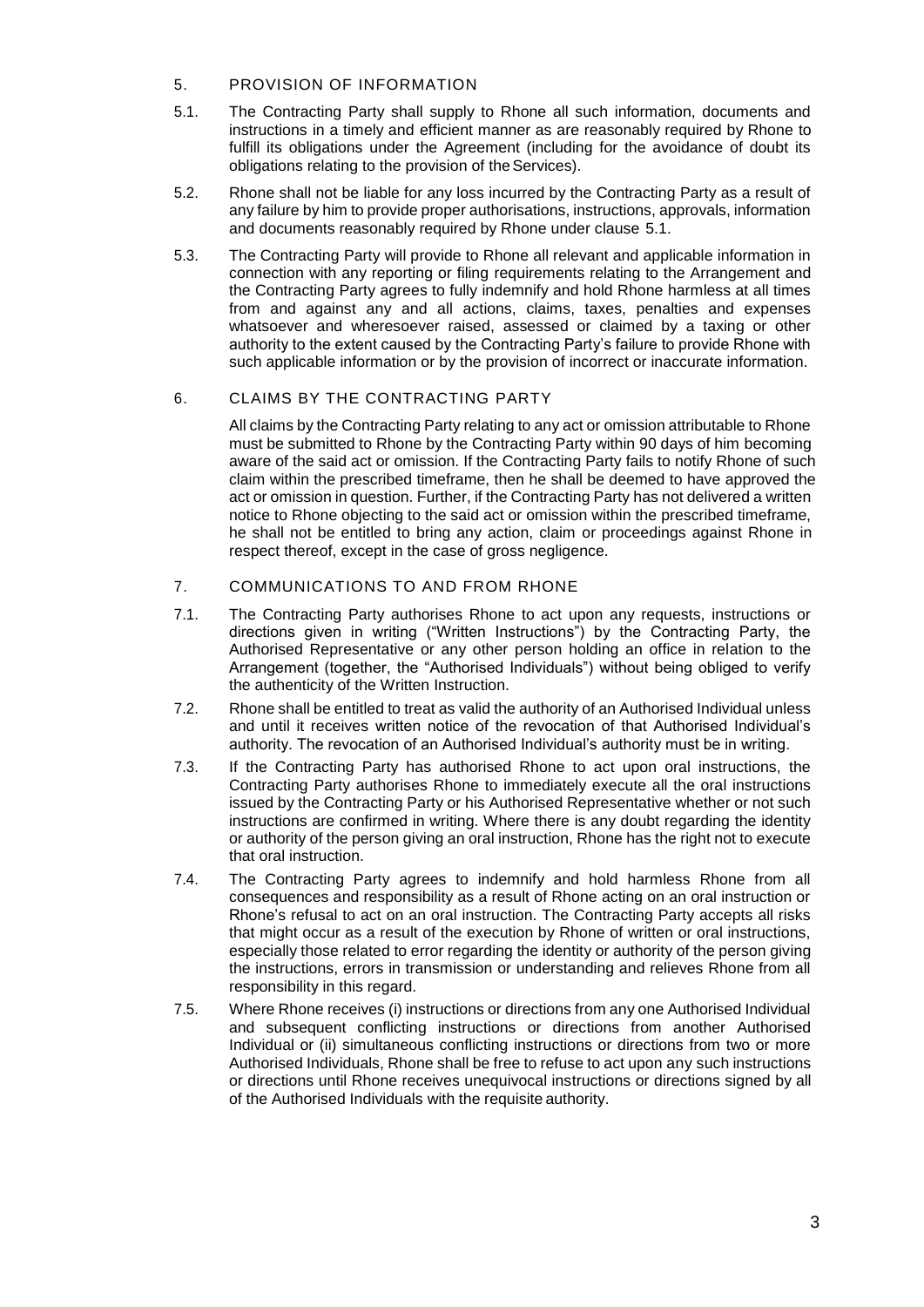7.6. The Contracting Party confirms his awareness of the inherent risks (notably with regard to loss, interception, delay, integrity, unlawful access or confidentiality) relating to the use of postal services, telephone, fax, e-mail or any other means of transmission, which risks shall be assumed solely by the Contracting Party.

In particular, the Contracting Party recognizes that the Internet and Extranet networks, as well as leased and dial-up telephone lines, use public and private telecommunications infrastructures which fall outside of Rhone's control and which offer no particular security protections. Rhone shall not be liable for any loss or damage relating in particular to a power outage, disconnection, system failure or the overloading of networks or systems or otherwise resulting from the use of any means of transmission or transport companies (in particular postal, courier, telephone or internet services), except in the case of gross negligence on the part of Rhone.

- 7.7. The Contracting Party shall be deemed to have received all correspondence sent by Rhone to the most recent address provided by him. Further, correspondence from Rhone is deemed to have been sent on the date on Rhone's file copy of the correspondence. If correspondence from Rhone to the Contracting Party is retained by Rhone for the account of the Contracting Party (hold mail), communications from Rhone are deemed to have been made and received by the Contracting Party on the date on such communications.
- 7.8. Rhone shall not be bound by the terms of any communication transmitted electronically by the Contracting Party or any Authorised Individual unless the Contracting Party has signed the appropriate documents regarding electronic transmission of information prior to such communication. Rhone may however, in its sole discretion, determine to act on the basis of the said communications.
- 7.9. The Contracting Party acknowledges, consents and agrees that, as a rule and unless prior notice is given to the contrary, all communications with Rhone may be recorded and retained by Rhone regardless of their form (verbal, written, electronic, etc.) and the means of transmission used (telephone, fax, letter, email, etc.).
- 8. DORMANT ASSETS
- 8.1. The Contracting Party shall take all necessary measures to ensure that regular contact with Rhone is maintained and shall provide Rhone with up-to-date contact details when appropriate, including giving Rhone immediate written notice of any relevant change of address.
- 8.2. In the absence of contact between Rhone and the Contracting Party and Rhone and the Authorised Representative over an extended period of more than six years, and should Rhone be unable to re-establish contact, Rhone shall be entitled to consider the assets held as part of the Arrangement as dormant assets. In such cases, Rhone shall be entitled, either directly or through agents, to undertake searches in the last known jurisdiction of residence of the Contracting Party or in any jurisdiction where Rhone reasonably considers the Contracting Party to be locatable (or both), with no guarantee whatsoever as to the results of such searches, to locate the Contracting Party or the Authorised Representative or beneficial owner(s) of the dormant assets, at the expense and risk of the Arrangement and, if need be, by departing from these contractual provisions in the presumed interests of the Contracting Party and the beneficiaries of the Arrangement (as applicable). The expenses resulting from such searches shall be borne by the Arrangement and Rhone is authorised to debit such expenses from any of the assets over which Rhone holds a power of disposal, custody or of representation.

# 9. NON - EXECUTION / REFUSAL TO EXECUTE AN ORDER

Rhone is entitled to refuse to process instructions, in particular when they:

- 9.1. may expose Rhone to risks that it deems, in its discretion, excessive;
- 9.2. contain indications of a possible crime, offence or any other practice contrary to the Republic of Singapore or any foreign law; or
- 9.3. are not sufficiently clear in the opinion of Rhone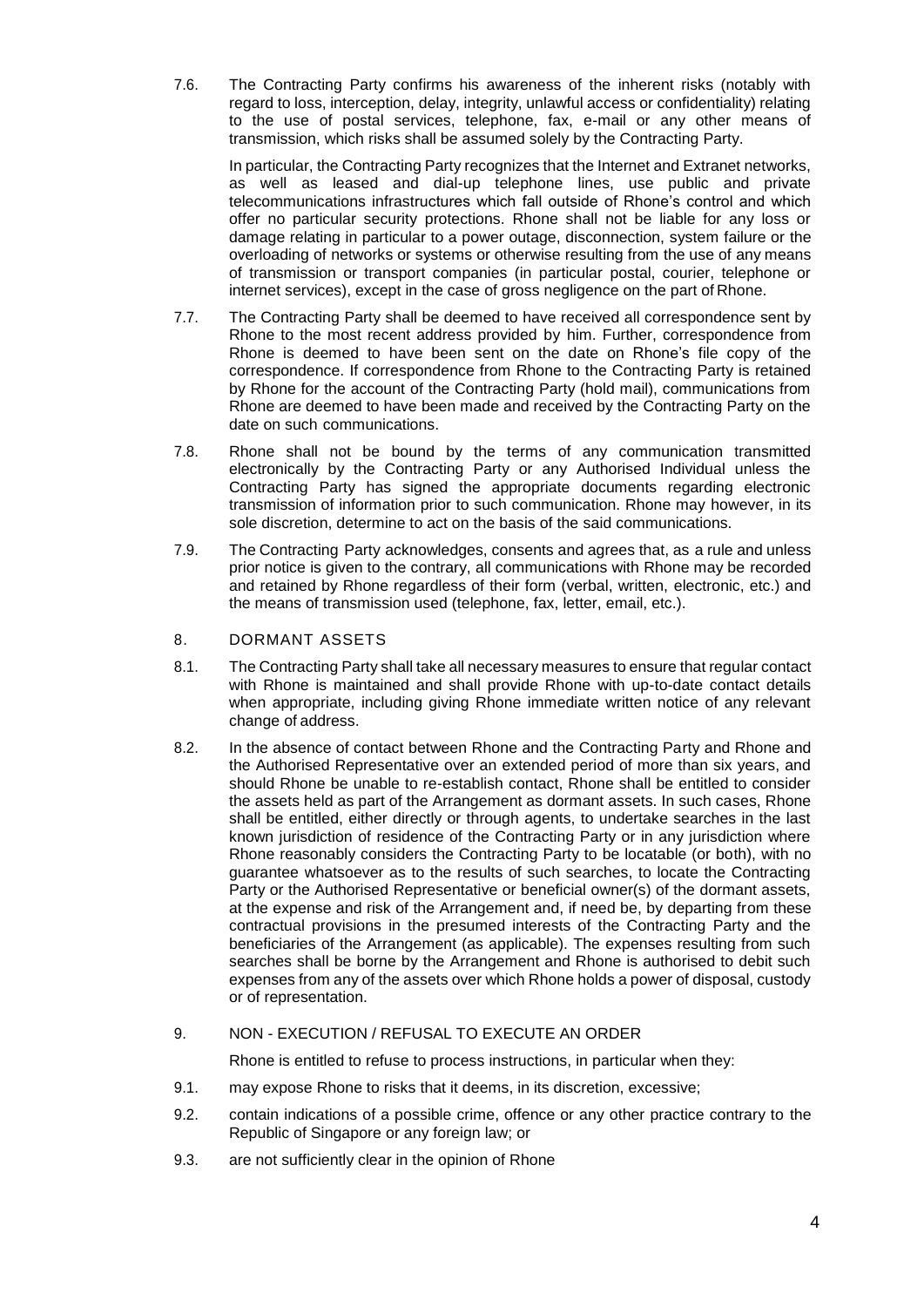#### 10. CO-TRUSTEESHIPS, DIRECTORSHIPS AND MEMBERSHIPS

- 10.1. The prior written consent of Rhone must be obtained for the proposed appointment of the following in relation to the Arrangement:
- 10.1.1. a co-trustee of a trust;
- 10.1.2. a co-director of a company; or
- 10.1.3. a co-member of a foundation council.
- 10.2. Where Rhone serves as a co-trustee of a trust jointly with any person or persons then:
- 10.2.1. Rhone will at its discretion have sole custody and control of all funds, securities, title deeds and other documents forming part of or relating to the assets of the trust subject to reasonable facilities for inspection being given to the otherco-trustees;
- 10.2.2. in the case of registered securities the name of Rhone will be placed first in the register and Rhone shall be entitled (but not bound) to exercise by itself or through its nominee all voting and other rights at its sole discretion;and
- 10.2.3. Rhone will be entitled to operate any bank account connected with trust assets in its sole name and or to place any trust monies into any account maintained by Rhone with any Bank.
- 11. REMUNERATION, EXPENSES AND TAXES
- 11.1. Rhone shall be entitled to remuneration for the provision of the Services in accordance with Rhone's standard fee schedule from time to time in force, or such other fee agreement as may be agreed in writing between the parties (and as may be amended from time to time in accordance with the provisions thereof) (the "Service Fees").
- 11.2. The Service Fees and all other applicable fees, commissions, taxes or expenses relating to the Arrangement (the "Expense") are to be borne by the Contracting Party or the Arrangement, as determined by Rhone in its sole discretion. Rhone is authorised, without any further reference to the Contracting Party, to debit an account held subject to the Arrangement with the amount of any Service Fees or Expenses (or both) as and when they become due.

The Contracting Party or the Arrangement (as determined by Rhone in its sole discretion) shall be liable for the payment of the Service Fees and Expenses even if the amount thereof is not determined and/or payment is not requested until after the provision of Services has come to an end.

- 11.3. If any Service Fees or Expenses payable shall not be duly and punctually paid Rhone shall not be under any further obligation to provide the Services.
- 11.4. The Contracting Party acknowledges and agrees that Rhone may freely agree with third parties (who act on behalf of Rhone) for the payment of retrocessions, commissions and/or fees of any nature due to or due from Rhone. In such circumstances, Rhone shall notify the Contracting Party of the existence and method of calculation of any retrocession, commission and/or fees in favour of the third party or Rhone that may have been agreed with Rhone.

The Contracting Party may at any time request information regarding the amounts of the retrocessions, commissions or other fees received by Rhone in relation to the Contracting Party's assets or any assets held as part of the Arrangement. The potential receipt by Rhone of retrocessions, commissions and/or fees could lead to a conflict of interest. Rhone has, however, implemented measures to ensure that the interests of the Contracting Party and the beneficiaries of the Arrangement (as applicable) are at all times appropriately protected and are not adversely affected by the receipt and retention of retrocessions, commissions and/ or fees by Rhone. The Contracting Party further authorizes Rhone to share part of its retrocessions, commissions, fees and/or other benefits with other group companies or third parties (such as business introducers).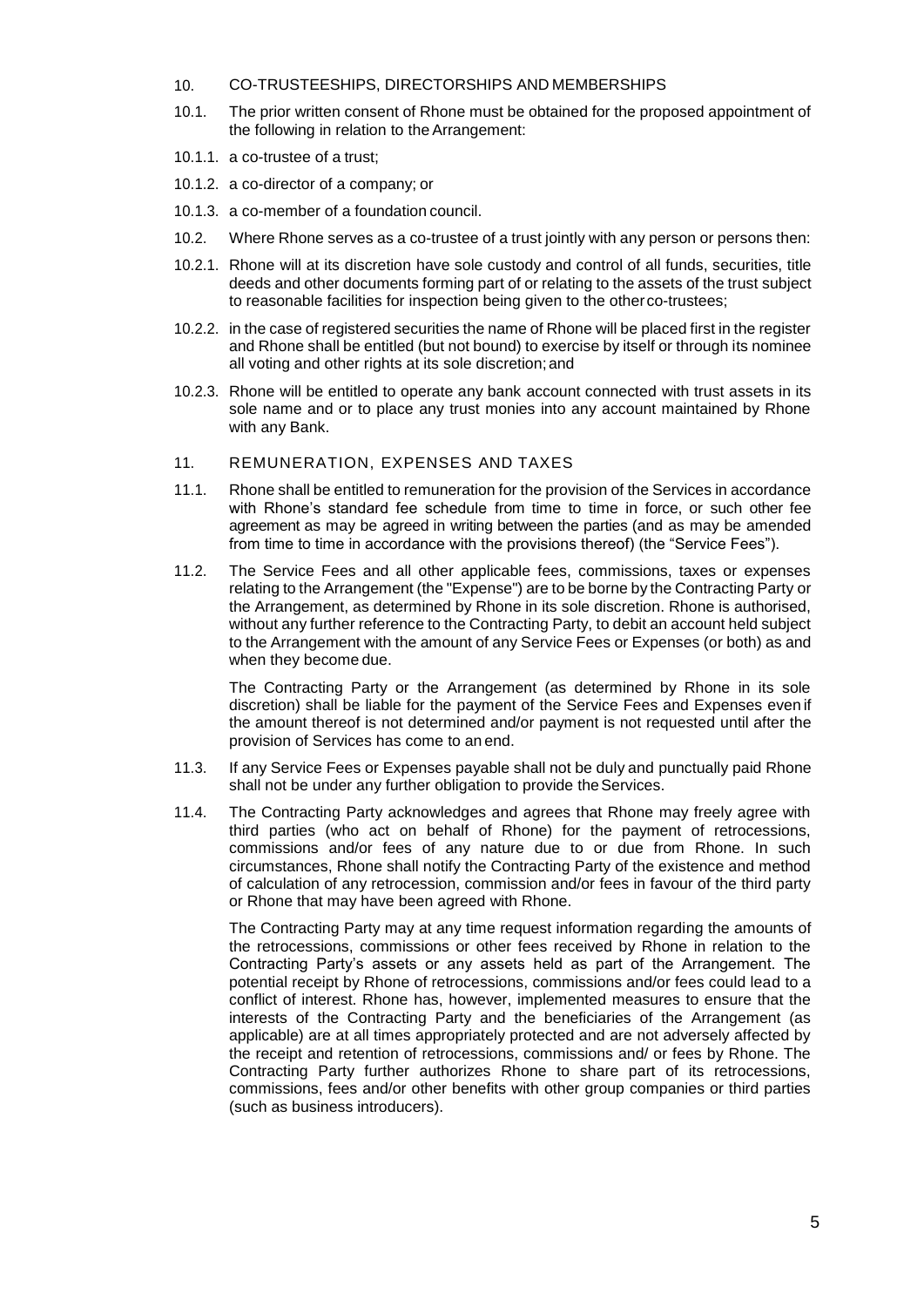## 12. CONFLICTS OF INTEREST

- 12.1. Rhone is entitled to conduct any transaction on behalf of the Contracting Party or the Arrangement, as well as to enter into any type of relationship for the provision of any other type of services, even though Rhone has, directly or indirectly, a financial interest in the said transaction. Rhone may, amongst otherthings:
- 12.1.1. invest assets held as part of the Arrangement in a collective investment scheme even though it is operated, managed, administered or advised by, or under the trusteeship of Rhone or a Related Company; and
- 12.1.2. enter into any contract or transaction involving the assets held as part of the Arrangement (including the buying and selling of securities or other property) with Rhone or a Related Company whether that company is acting as principal, agent or trustee.
- 12.2. Rhone may employ any person (including a Bank or a Related Company) (the "Appointee"):
- 12.2.1. to transact all banking and similar business in connection with the Arrangement upon such terms as Rhone shall determine or on the same terms as are usual between the Appointee and its customers; and
- 12.2.2. to act as investment manager or adviser on behalf of the Arrangement or to administer the assets held by the Arrangement upon such terms as Rhone shall determine or on the same terms as are usual between the Appointee and its customers.

## 13. OUTSOURCING

Subject to any applicable law, Rhone may at any time, for any period, in any manner and upon any terms whatsoever outsource or delegate all or some of its functions, powers and duties to any person or persons (which may include any Related Company) wheresoever located in relation to or in order to facilitate the provision of the Services.

## 14. TERMINATION OF BUSINESS RELATIONSHIPS

- 14.1. Rhone reserves the right to terminate its business relationship with the Contracting Party at any time, with immediate effect, and without being required to provide a reason therefore, in which case all existing, deferred or contingent claims owed to Rhone (including any outstanding Service Fees and Expenses) shall become immediately due for payment by the Contracting Party or the Arrangement, as determined by Rhone in its sole discretion. At the end of the business relationship, and unless otherwise instructed by the Contracting Party within a period specified by Rhone in advance, Rhone may decide to realise the assets held subject to the Arrangement and hold the proceeds thereof in any manner that it deems appropriate, including in the form of cash or a cheque.
- 14.2. On termination of the business relationship, Rhone will be entitled to a lien, a general right of pledge and a right of set-off over all assets held by Rhone on behalf of the Contracting Party at Rhone or elsewhere in Singapore or abroad and all assets subject to the Arrangement, as security for any and all existing, deferred, contingent or future claim (regardless of its due date or currency), including any fees, costs or expenses due to Rhone. If the Contracting Party fails to pay any amount claimed upon demand of Rhone, Rhone shall be entitled to realise or set-off the asset covered by the security interests herein created as it wishes and in the order it deems fit, without having to give prior notice, by way of private contract and with no obligation to abide by any procedure set forth under the laws of the Republic of Singapore up to the amount of its claim in principal, interest, fees and all other incidental expenses, including potential non-contractual claims and any claim arising out of unjust enrichment. Rhone shall be entitled to act as the counterparty and to purchase the Contracting Party's assets, whether on the stock exchange or by private contract, on the same terms as would apply to any other purchaser. In cases where several debts exist, Rhone has discretion to determine which debt is to be repaid first.
- 14.3. Subject to any relevant provision of applicable law, Rhone reserves the right to retain original records relating to the Arrangement for a reasonable period and not to provide original or copy correspondence except at the absolute discretion of Rhone.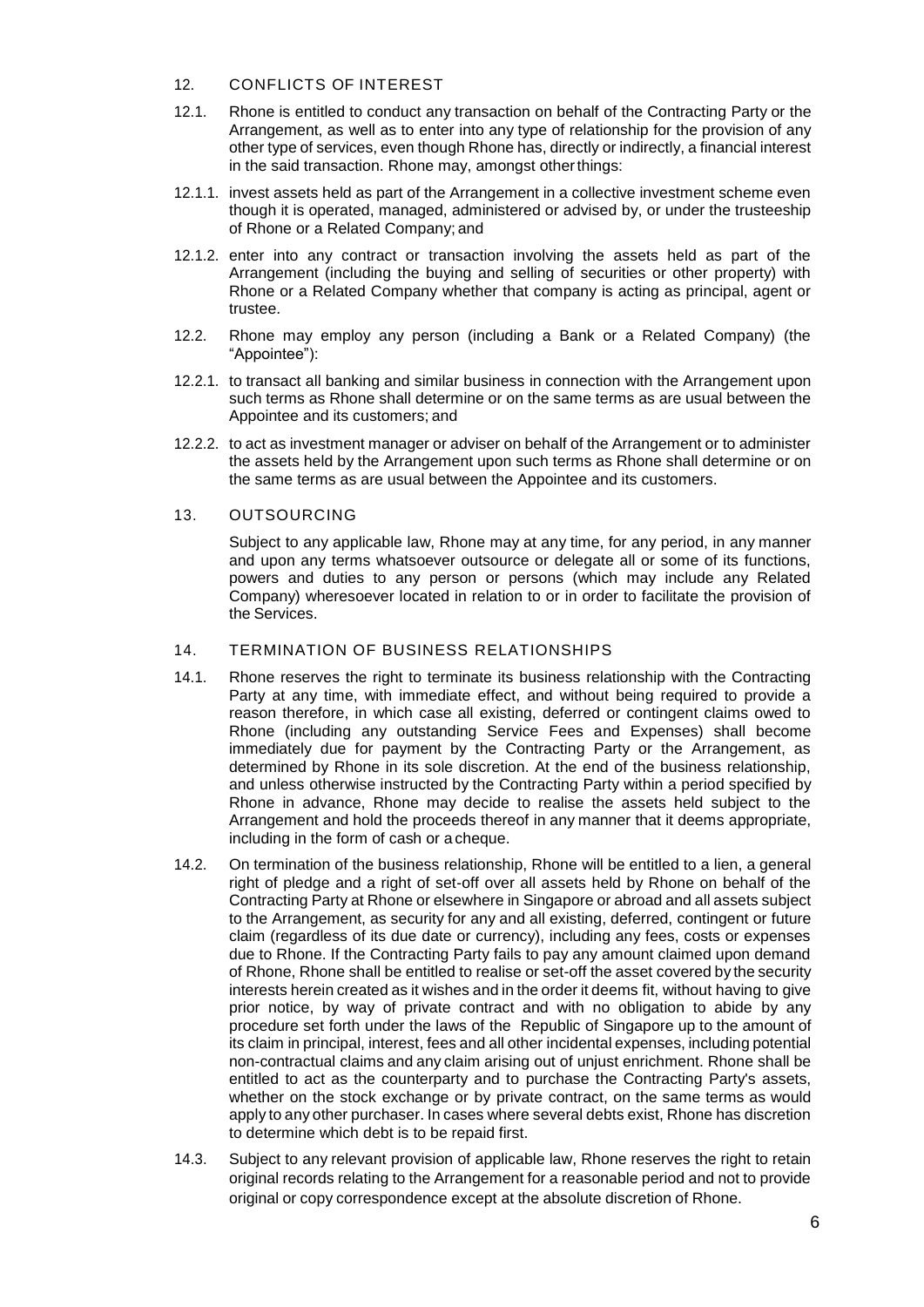- 14.4. The indemnity provisions of the Agreement shall survive its termination.
- 15. TREATMENT OF WEEKENDS AS A PUBLIC HOLIDAY

In all dealings with Rhone, Saturday and Sunday are considered to be public holidays, in addition to all official public holidays in the Republic of Singapore.

- 16. THE CONTRACTING PARTY'S PERSONAL SITUATION; NO TAX AND LEGAL ADVICE
- 16.1. Rhone recommends that the Contracting Party takes independent legal, tax or other professional advice in relation to the establishment of the Arrangement and its activities, as well as on the jurisdiction of any underlying or affiliated companies which may be used to hold assets.

It is the Contracting Party's responsibility to take such professional advice in relation to the establishment of the Arrangement and all subsequent changes in legislation and/or practice in the jurisdiction of residence or domicile of the Contracting Party.

- 16.2. Rhone does not provide any legal or tax advice although may assist with drafting of any legal or statutory or other documentation in connection with an Arrangement. Legal or tax advice does not form part of the Services and, as such, Rhone shall not bear any responsibility or liability in this respect. The Contracting Party acknowledges that it will not rely on any statement made by Rhone as constituting legal or tax advice.
- 16.3. Rhone shall have no responsibility for any adverse tax or legal consequences in any part of the world which might directly or indirectly affect the Contracting Party or any beneficiary of the Arrangement. In particular, the Contracting Party understands and accepts that taxes, notably inheritance taxes, may be due on assets or on the revenues thereon by reason of their link with certain jurisdictions (such as the United States) irrespective of the domicile of the transferor, legal owner or beneficial owner. The Contracting Party's indemnification duty under the Agreement applies to any tax which may be due and/or paid by Rhone in this context.

## 17. NO INVESTMENT ADVICE, MANAGEMENT OR MONITORING

Rhone does not provide any investment advisory or management services, nor does it monitor (except in accordance with Rhone's fiduciary obligations) the investment advisory or management services (if any) provided by a third party (whether affiliated to Rhone or not).

These services are not part of the Services and, as such, Rhone shall not bear any responsibility or liability in this respect.

- 18. DATA AND CONFIDENTIALITY
- 18.1. Rhone shall be authorised, using any appropriate technical means, to collect, record, hold and process the Contracting Party's personal data, to the extent that it considers such data useful or necessary for the due performance of Rhone's legal or contractual obligations. In this regard, Rhone shall comply, inter alia, with the provisions of the Trust Companies Act (Chapter 336), the Personal Data Protection Act (Act 26 of 2012), as may be amended from time to time, and the provisions of any other law applicable in relation to all personal data processed by Rhone. The Contracting Party's rights of access and remedial action are governed, inter alia, by the abovementioned legislation.
- 18.2. Rhone is obliged to keep confidential any information relating to the relationship with the Contracting Party.
- 18.3. Notwithstanding clause 18.2:
- 18.3.1. Rhone may, in compliance with applicable laws or conventions or by order of a court of competent jurisdiction, disclose relevant information relating to the Contracting Party and/or the Arrangement which would otherwise be confidential as between Rhone and the Contracting Party (including without limitation the Contracting Party's identity and/or that of the beneficiaries, objects or the beneficial owner of a company administered by Rhone or the underlying assets of a trust, foundation or company);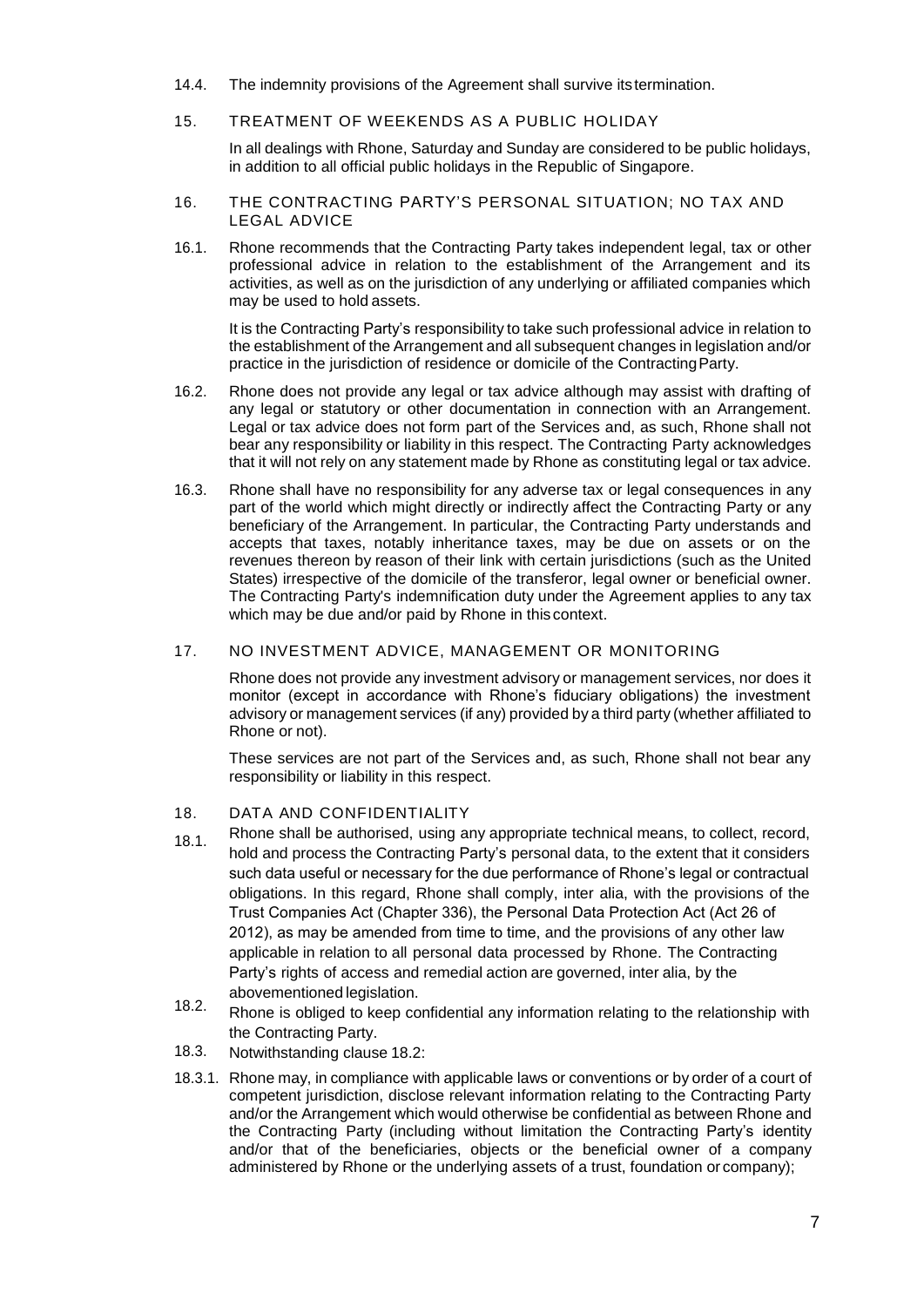- 18.3.2. Rhone is authorised to inform third parties of the Contracting Party's identity where deemed necessary for the proper performance of the Contracting Party's instructions or to defend its own legitimate interests and/or exercise its rights arising out of its relationship with the Contracting Party;
- 18.3.3. Rhone may disclose confidential information relating to the Contracting Party and/or the Arrangement (including, if required, information in relation to the beneficiaries and protector of the Arrangement ) where Rhone in the normal course of business is properly required to make such disclosures to any third party, such as an approved financial institution, legal or tax adviser, accountant, intermediary, or any person whose duty it is to enforce or ensure compliance with any applicable legal, tax or regulatory provisions;
- 18.3.4. Rhone may, in the normal course of business, share, exchange or disclose relevant information with other Rhone offices for the purposes of performing the Services;
- 18.3.5. when transferring funds from the Arrangement, Rhone may without further reference to the Contracting Party, disclose all information on the nature of the payment, the payee, or remitter, as may properly be required by relevant banking regulations; and
- 18.3.6. the Contracting Party is aware and agrees that his personal data or other confidential information relating to his affairs may be disclosed to a third party acting on Rhone's instructions in the event that some of its functions are outsourced pursuant to clause 13.

## 19. LIABILITY AND INDEMNIFICATION

- 19.1. Rhone shall not be liable to the Contracting Party for (i) anything done or omitted to be done by it with respect to the Arrangement or (ii) losses due to the acts or omissions of any person to whom Rhone has outsourced to or engaged under clause 13, except in the case of Rhone's own grossnegligence.
- 19.2. In particular, Rhone shall not be liable for any loss or damage (except in the case of gross negligence on the part of Rhone) in respect of any investment manager, advisor, custodian, sub-custodian or third party service provider appointed in good faith or for anything done or omitted to be done in conformity with any advice given or purporting to have been given by any investment manager, investment advisor, custodian, subcustodian or third party service provider or for any fraud, fraudulent misrepresentation, misconduct or negligence committed by the investment manager, adviser, custodian, sub-custodian or third party service provider.
- 19.3. The Contracting Party undertakes to hold harmless, release and indemnify Rhone (the "Indemnified Persons") from and against all liabilities, claims, costs, demands, losses, expenses, taxes, penalties, actions (including third party actions), harm or damage of any sort (the "Claims") which the Indemnified Persons may directly or indirectly incur in relation to any act or omission (including the execution and/or non- execution of an instruction from the Contracting Party with respect to the Arrangement), except in the case of gross negligence on the part of the indemnified Persons. The Contracting Party also undertakes to reimburse and/or pay to each of the Indemnified Persons, on first request, all out-of-pocket expenses and legal fees incurred or to be incurred by them in the event that legal proceedings are commenced in relation to any of the Claims. Each of the Indemnified Persons may personally claim under the indemnity contained in this clause.
- 19.4. Upon the retirement or removal of Rhone from its trusteeship of an Arrangement, Rhone will be entitled to and where appropriate the Contracting Party will procure an express indemnity from the continuing and/or new trustees in a form acceptable to Rhone against all liabilities whatsoever howsoever and whensoever arising for which Rhone may be or become liable as a trustee or former trustee of the fiduciary arrangement and Rhone may in its absolute discretion retain such investments, securities or other assets to meet such liabilities for such period as it deems necessary.
- 19.5. The terms of the Agreement and the liabilities of the Contracting Party hereunder, including but not limited to the liabilities under the indemnity provisions, shall be enforceable against the Contracting Party as well as the Contracting Party's successors, affiliates, officers, employees and agents.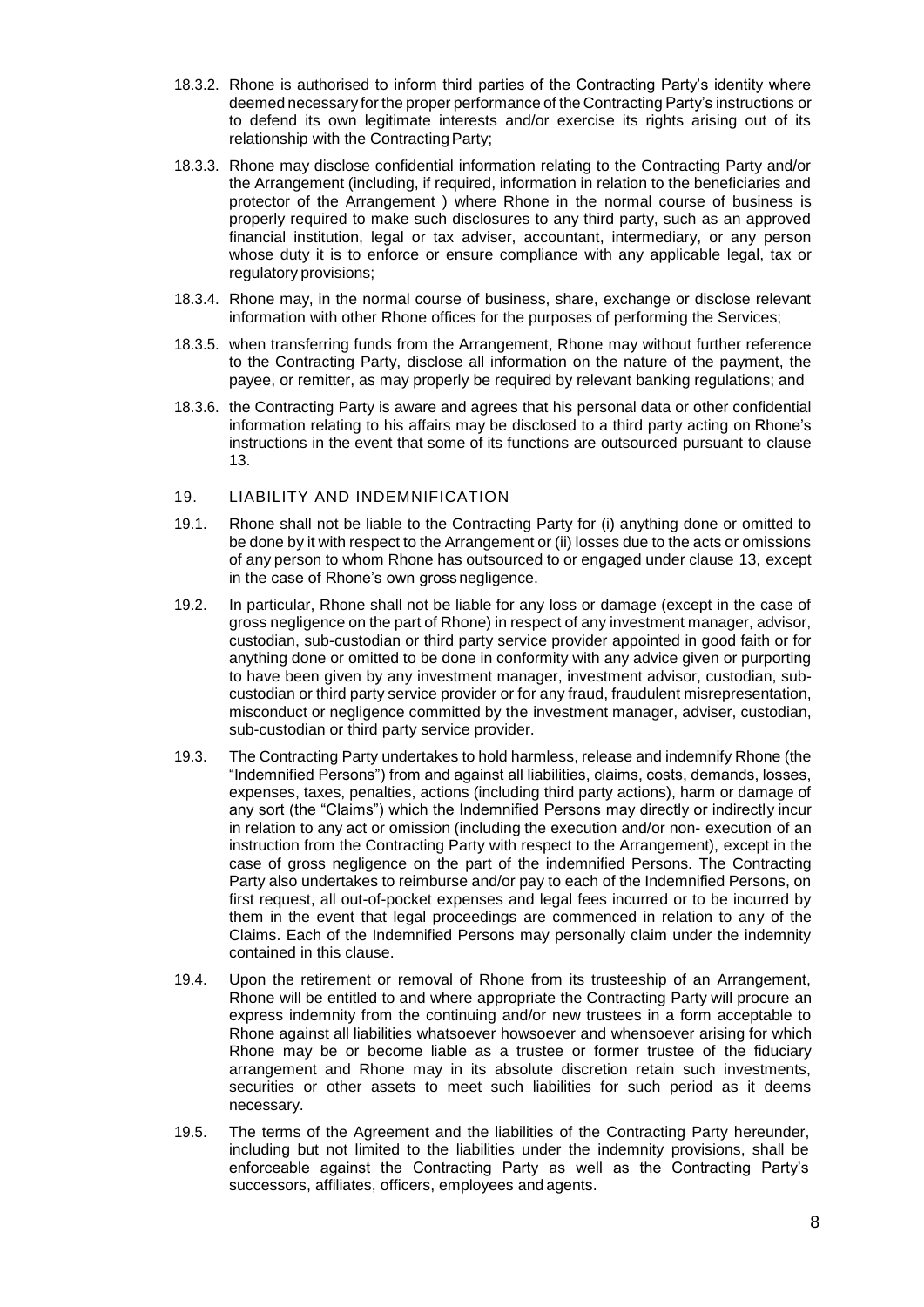#### 20. SERVICE AGREEMENTS

Upon formation of the Arrangement or the transfer of the administration of the Arrangement to Rhone, Rhone and one or more entities forming part of the Arrangement may enter into service agreements in such form and on such terms as prescribed by Rhone from time to time, whereby the relevant entity requests Rhone to provide services to the entity on the terms specified therein.

## 21. SPECIAL TERMS AND CONDITIONS

Some activities or matters may be governed, in addition to these General Terms and

Conditions,by special terms and conditions issued by Rhone from time to time.

#### 22. NOTICES

Any notice or written statement to be given hereunder shall be served by personal service by a person to a person or by post or by fax addressed to the respective party or parties at the following addresses:

If to the Contracting Party:

To the address specified on the Rhone Client Acceptance Forms or, if applicable, to such different address as provided to Rhone in accordance with clause 7.7.

If to Rhone:

Rhone Trustees (Singapore) Ltd. 20 Cecil Street, #03-05 PLUS Singapore 049705

Attention: The Managing Director

#### 23. ASSIGNMENT

Pursuant to the terms hereof Rhone may assign its rights and obligations hereunder and under any applicable law without the prior written consent of the Contracting Party provided that thirty (30) days' written notice is given to the Contracting Party.

#### 24. SEVERANCE

In the event that any term, condition or provision of the Agreement shall be held to be invalid, illegal or unenforceable, it shall not be deemed to affect the validity, legality and enforceability of any other term, condition or provision hereof.

#### 25. AMENDMENTS TO THE GENERAL TERMS AND CONDITIONS

Rhone reserves its right to amend these General Terms and Conditions at any time and Rhone shall provide notice of such amendments to the Contracting Party or to such Authorised Individual(s) as Rhone in its absolute discretion considers appropriate in the context of the services provided.

## 26. EFFECTIVE DATE

These General Terms and Conditions shall operate as from 1 January, 2016 until amended or replaced as provided herein.